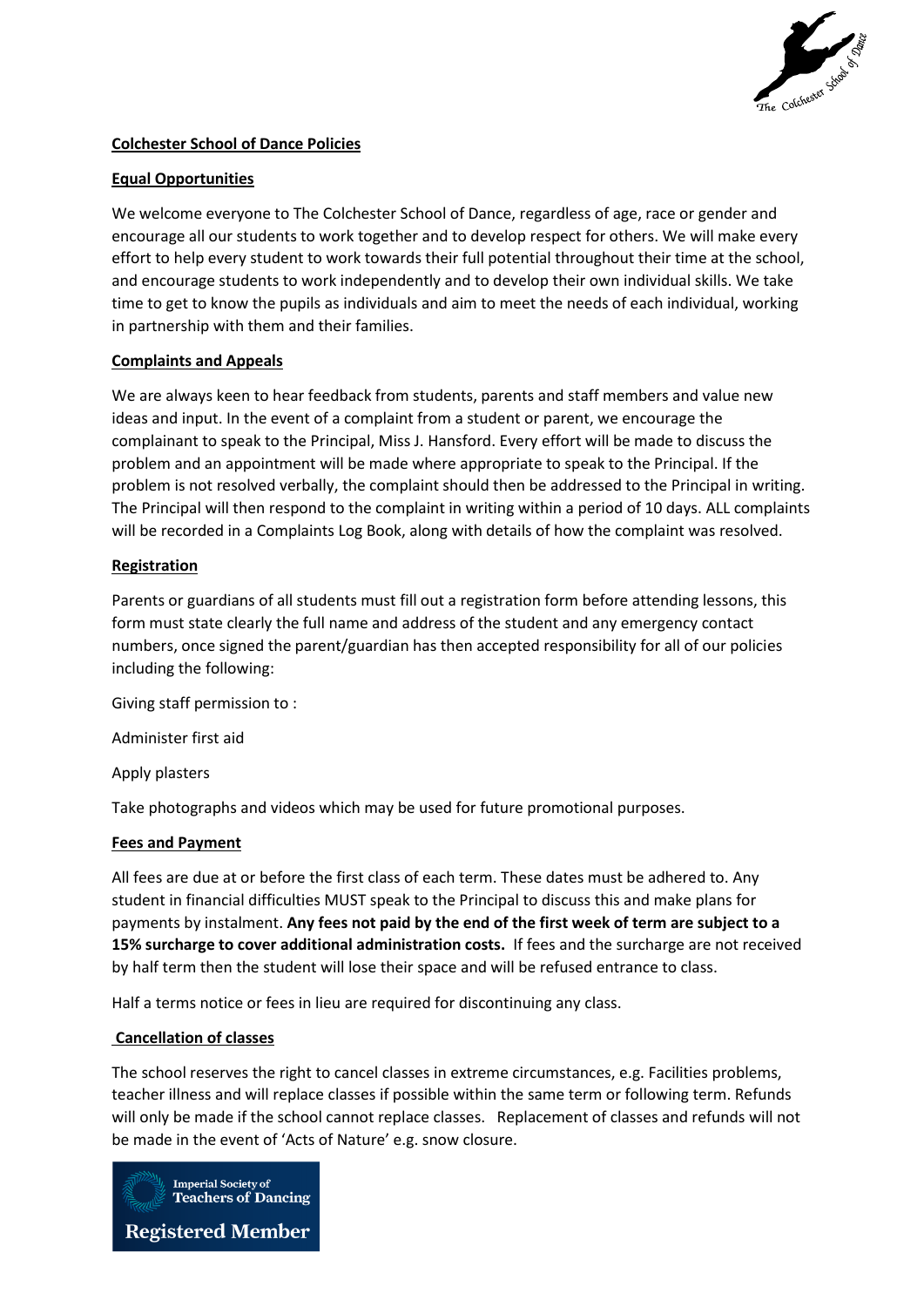

In the case of cancellation the school will try to notify all parents of students by text, email and on the school website.

In the event of injury or illness where a child cannot attend lessons the school will not refund classes if already paid.

### **Child Protection and Safeguarding**

The protection of the students at the school is of paramount importance and we work to ensure that all staff are trained and experienced in the subjects they teach. We recognise our responsibility to take all reasonable steps to promote safe practice and to protect children from harm, abuse and exploitation and our legal duty to act appropriately to any allegations, reports or suspicions of abuse under the Children and Young Persons Act 1963, the Children (performances and activities) (England) Regulations 2014, the Children Act 1989 and 2004 and Working together to safeguard children 2018.

All of our staff work together to encourage the development of an ethos which embraces difference and diversity and respects the rights of children, young people and adults. We believe that all children, whatever their age, gender, sexuality, race and disability have the right to protection from abuse. We also recognise that some children are additionally vulnerable because of the impact of previous experiences.

All teachers, chaperones and volunteers will read and have access to this policy and to the 'Keeping Children Safe in Education 2021' guidance. They must also understand their legal and moral responsibility to protect children and young people from harm and have a duty to report anything concerning that may happen in class. Staff will also take practical steps to keep children safe including no disclosing of sensitive/personal information, hazards in class and responding appropriately in the event of an accident. All students are also encouraged to discuss any concerns that they may have and these are all recorded.

All students must stay within the premises until collected by an adult and all students under 5 years must be accompanied by an adult. Parents are not allowed into the studio unless invited by the teacher, a waiting area is provided. Registers are kept of attendance at classes and the School keeps an up-to-date list of emergency contact numbers for each Student. The School holds a first aid box on site and the Principal and all teachers employed by the school are qualified to administer first aid. All teachers, assistants and performance chaperones who work within the Colchester School of Dance are licensed as chaperones and have a current DBS enhanced disclosure for this position. We also make sure that various parents are licensed chaperones during the shows and all group activities. All teaching staff are qualified by either the Imperial Society Teachers of Dance (I.S.T.D) or Royal Academy of Dance (R.A.D.) both of which are accredited by the Council for Dance Education. All staff attend annual CPD courses.

#### **Covid-19 update – Sept 2021.**

**All parents/carers are now allowed back into the building when dropping off and collecting. Mask wearing is compulsory for 11+ in the corridor areas of Stanway school but is personal choice in Earls Colne.**

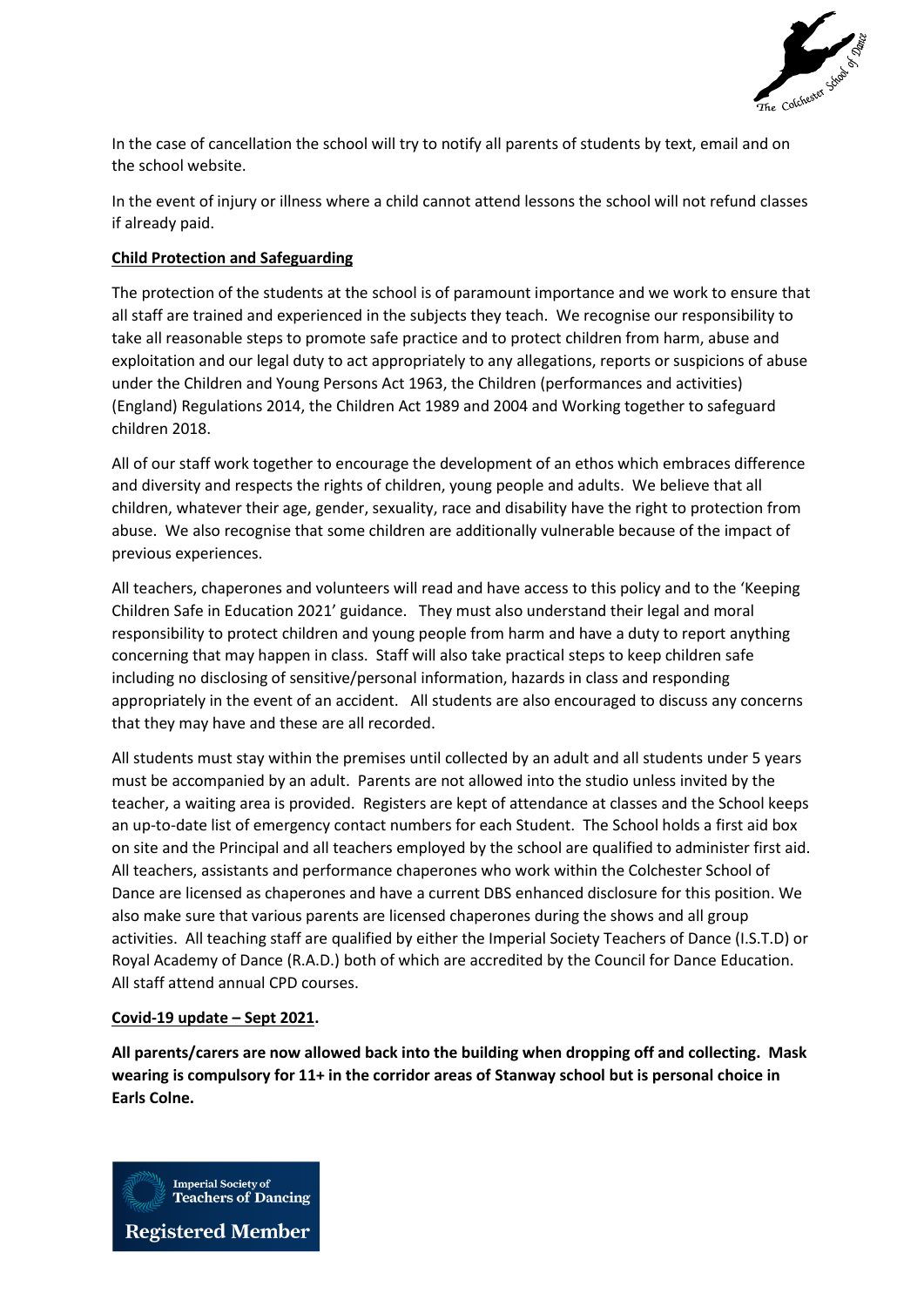

# **Examinations**

Students are entered for Imperial Society Examinations in Ballet, Tap and Modern/Jazz by invitation of the Principal. Students must have reached the age of 7 before they can be entered for examinations and only under special circumstances can students below this age be entered. Those chosen to take an exam will receive a letter of invitation; if for any reason you do not want your child to take the exam then you must inform the Principal verbally or in writing no later than 2 weeks upon receipt of invitation. If you do not inform the Principal then you will be liable to pay the exam fees. Fees must be paid by the closing date on the attached invitation to prevent cancellation of exam. Refunds for examinations are not given unless the student can provide a doctors sick note, upon receipt of this a 50% refund towards another exam is given.

All graded examinations are accredited on the national qualifications framework (NQF) and are outlined below:

I.S.T.D. Grade  $1 - 3 - NQF$  Level 1 (equivalent - GCSE grade  $1 - 3$ )

I.S.T.D. Grade 4 – 5 – NQF Level 2 (equivalent - GCSE grade 4 - 9)

I.S.T.D. Grade 6 – NQF Level 3 (equivalent – A/AS Level)

Students who successfully pass Grade 6, Intermediate Foundation, Intermediate, Advanced 1 or Advanced 2 can gain UCAS points from these examinations for University entrance.

### **Shows and performances**

All students in the school are invited to perform in the show, parents must sign a form one term prior to the show and agree to encourage regular attendance to class and to pay for the hire or purchase of costumes.

Only licensed Chaperones are allowed backstage during rehearsals and performances and you must sign your child in and out of backstage.

Further rules and regulations regarding school performances are sent to parents one term prior to the show.

## **Further Training/other schools**

Any students wishing to pursue a career in dance are supported and encouraged by the school. The school can advise on suitable vocational and professional training colleges and can assist in entrance requirements for auditions.

If any student of the C.S.O.D. wishes to attend another dance school whilst training at the C.S.O.D. they must inform the Principal first so that she can determine whether or not the school in question abides by the guidelines set down by the Council for Dance Education. Students are not allowed to attend the C.S.O.D. if they are attending another school that is not affiliated to an awarding body. Safe dance practice and professional code of conduct is of paramount importance to the school and although we are fully supportive of other accredited schools we do not support schools with unqualified teaching staff. For a general guideline, schools who are accredited offer examinations with an awarding body such as the I.S.T.D, I.D.T.A, R.A.D, or B.B.O.

**Imperial Society of Teachers of Dancing** 

**Registered Member**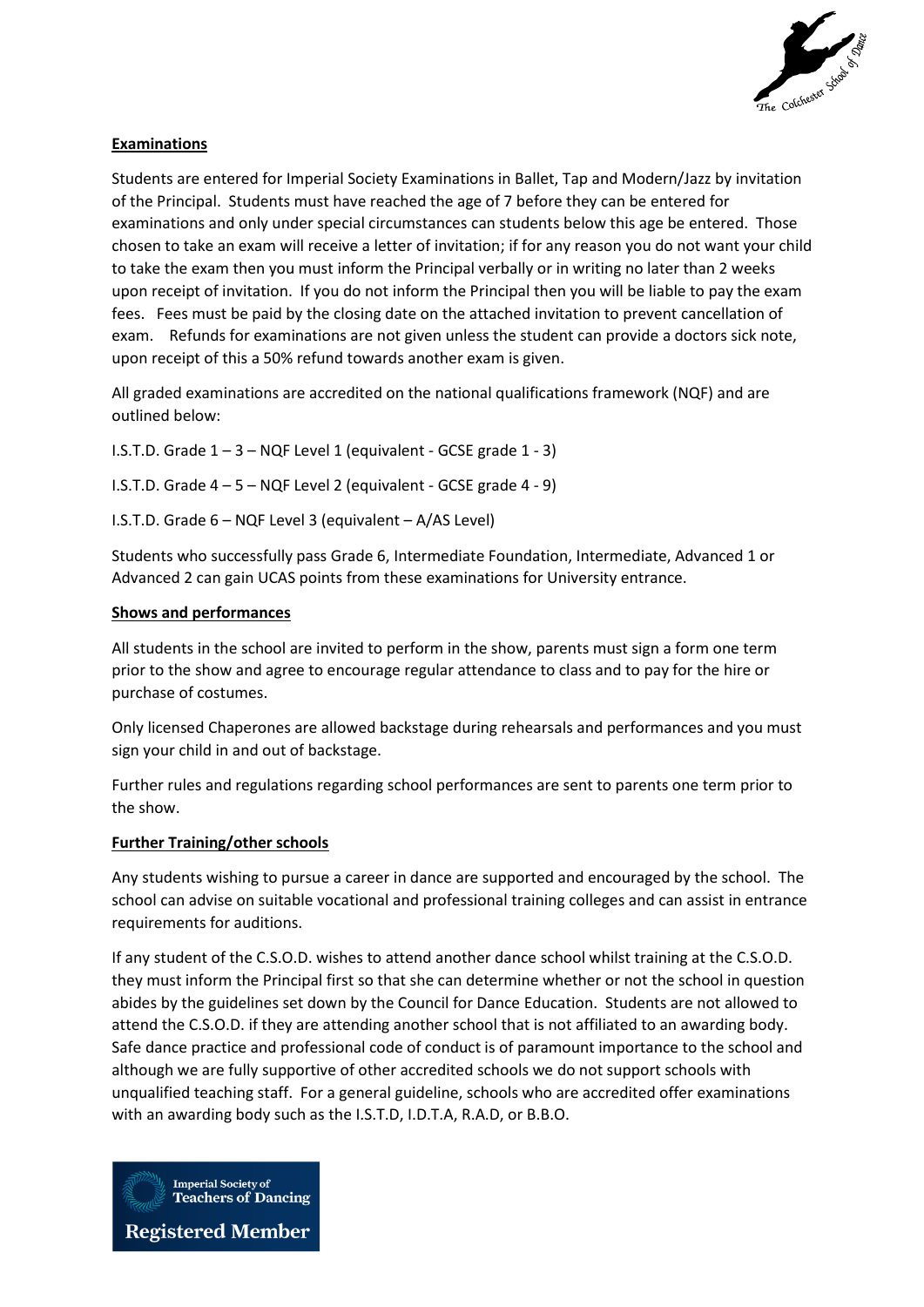

## **Further information**

The Principal retains the right to expel a student for unruly behaviour.

The School shall not be liable for any loss or damage to the student's person or property occurring on school premises.

All Students attend the school at own risk.

### **Health & Safety**

The Colchester School of Dance aims to keep the working environment of the studios, tidy, clean and free from hazards in conjunction with the Stanway School and Earls Colne Village Hall.

### **Covid-19 Guidelines update Sept 2021**

**Please do not send your child to class if they have symptoms of Covid-19 as detailed by Public Health England.** 

**Should any student in the class test positive then please contact the school office. We will then advise any other students who have been in close contact to have a lateral flow test.**

### **Facilities**

The Dance studio has a Harlequin dance floor suitable for all types of dance as well as roll out mats suitable for Acrobatic dance. The studio has temperature controlled heating and air conditioning and strip fluorescent tubes provide light. Fire exits are clearly displayed in the studio and an electronic security card system is in place for entrance to the building and the studio.

**Covid-19 update - Sept 2021– Staff will continue to clean barres between lessons. Hand sanitiser is available for those who require it.**

## **Electrical and fire safety procedures**

Fire evacuation procedures are displayed on the walls within Stanway School and in the hallway of Earls Colne Village Hall.

Location of fire exits

Double doors at back of the studio. Single door in the corridor of the small hall in Earls Colne and double doors in the main hall.

#### Fire evacuation procedure

In case of fire, sound the alarm bell or alternatively if the alarm bell sounds (one continuous alarm) then proceed with class out of the fire escape onto the back playground with register or the village hall car park.

Those in the waiting areas do similarly, check here and toilets.

Once in assembly point, take register and inform emergency services on arrival.